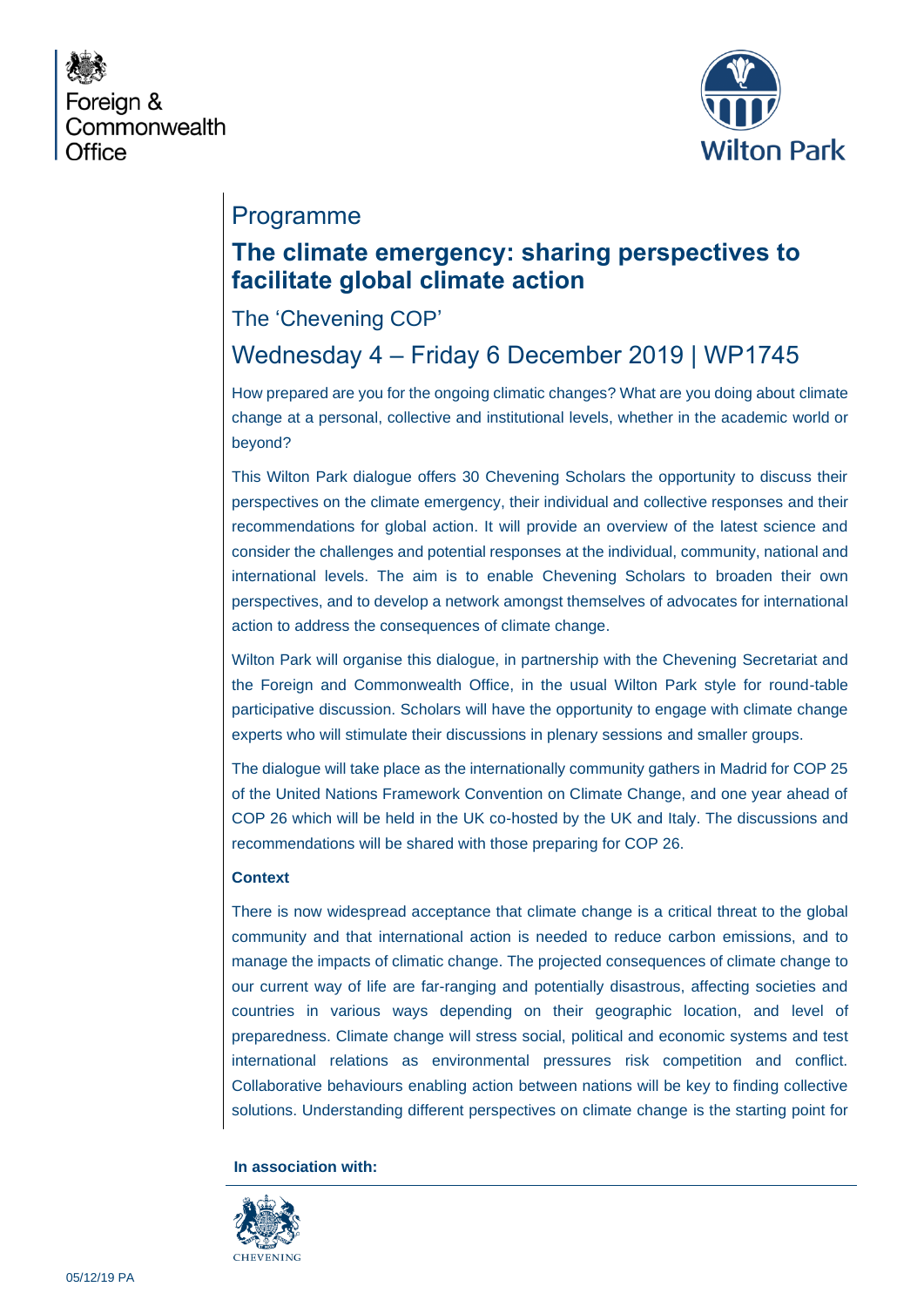those collaborative behaviours.

Perspectives on climate change vary across nations and demographic groups. Nations at different stages of development have different technological capabilities and aspirations. Different political systems affect how actions to address climate change are conceived and implemented. Access to energy resources drives economic policies. Age is a trans-national factor influencing attitudes to the threat of climate change; increasing recognition that younger people have a greater vested interest in addressing the consequences of climate change is changing the demography of climate change politics.

What is the latest climate science? What are the anticipated impacts of climate change? How should individuals, communities, cities, countries and the international community prepare for climate change? How can we reduce carbon emissions effectively? How do we adapt to the anticipated threats? What transformations will be needed, for example to economic development? What would a green, zero-carbon, circular economy look like? How to respond in a holistic way? What can Chevening scholars do as individuals, and as a Chevening cohort?

**In association with the Foreign and Commonwealth Office and Chevening Secretariat**

#### **Wednesday 4 December**

 $\overline{1}$ 

| 1500-1600 | Participants arrive. Tea and coffee available.                                                                                                                                                                                                                                                                                                                                                                |
|-----------|---------------------------------------------------------------------------------------------------------------------------------------------------------------------------------------------------------------------------------------------------------------------------------------------------------------------------------------------------------------------------------------------------------------|
| 1600-1630 | <b>Welcome and introductions</b>                                                                                                                                                                                                                                                                                                                                                                              |
|           | <b>Robin Hart</b><br>Senior Programme Director, Wilton Park                                                                                                                                                                                                                                                                                                                                                   |
|           | <b>Rich Roberts</b><br>Programme Director, Wilton Park                                                                                                                                                                                                                                                                                                                                                        |
|           | Naomi Rayner<br>Head of The Scholarships Unit, Foreign and Commonwealth Office, London                                                                                                                                                                                                                                                                                                                        |
| 1630-1730 | 1. The climate science: where are we now?                                                                                                                                                                                                                                                                                                                                                                     |
|           | Whilst the Earth's climate has changed throughout history, 97% of climate scientist agree<br>that human activity is the primary contributor to the current warming trend, with climate<br>change proceeding at an unprecedented rate. Human-induced warming reached<br>approximately 1°C above pre-industrial levels in 2017, increasing at 0.2°C per decade,<br>much beyond that of earlier warming periods. |
|           | This session will be an opportunity for the scholars to discuss the latest climate science.                                                                                                                                                                                                                                                                                                                   |
|           | <b>Vicky Pope</b><br>Honorary Professor, Science Technology Engineering and Public Policy Institute,<br>University College London (UCL)                                                                                                                                                                                                                                                                       |
|           | <b>Dom Kniveton</b><br>Professor of Climate Science & Society, University of Sussex, Brighton                                                                                                                                                                                                                                                                                                                 |
| 1730-1800 | Tea/coffee and group photograph                                                                                                                                                                                                                                                                                                                                                                               |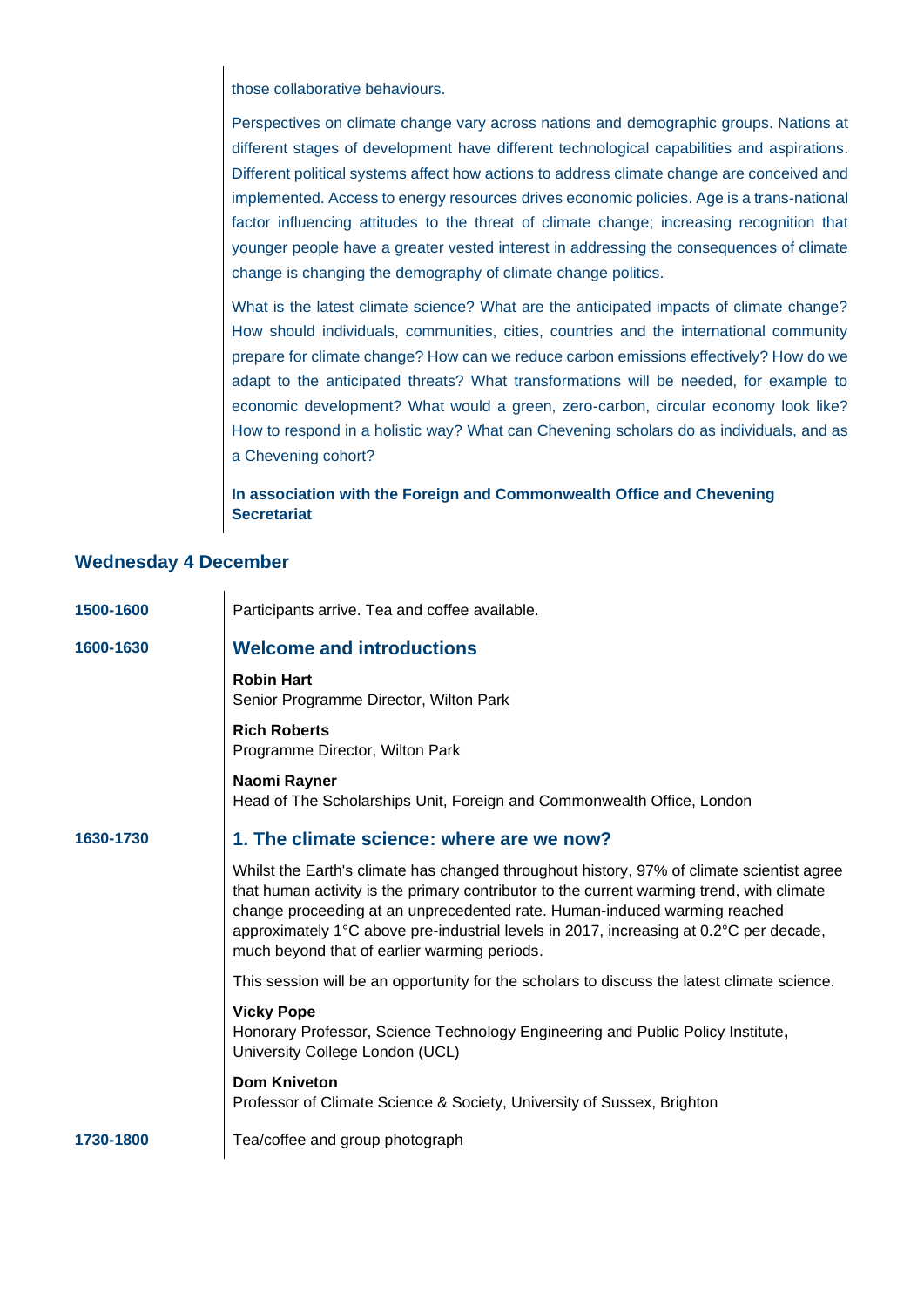| 1800-1900                  | 2. What are your perspectives on climate change?                                                                                                                                                                                                                                                                                                                                                                                                                                                                                                                                                      |  |  |
|----------------------------|-------------------------------------------------------------------------------------------------------------------------------------------------------------------------------------------------------------------------------------------------------------------------------------------------------------------------------------------------------------------------------------------------------------------------------------------------------------------------------------------------------------------------------------------------------------------------------------------------------|--|--|
|                            | Working in smaller breakout groups, participants will share their perspectives on climate<br>change.                                                                                                                                                                                                                                                                                                                                                                                                                                                                                                  |  |  |
| 1900                       | Reception followed by dinner                                                                                                                                                                                                                                                                                                                                                                                                                                                                                                                                                                          |  |  |
| <b>Thursday 5 December</b> |                                                                                                                                                                                                                                                                                                                                                                                                                                                                                                                                                                                                       |  |  |
| 0800-0900                  | <b>Breakfast</b>                                                                                                                                                                                                                                                                                                                                                                                                                                                                                                                                                                                      |  |  |
| 0900-0945                  | 3. Working group feedback and discussion of homework question                                                                                                                                                                                                                                                                                                                                                                                                                                                                                                                                         |  |  |
| 0945-1100                  | 4. Environmental protection and stewardship                                                                                                                                                                                                                                                                                                                                                                                                                                                                                                                                                           |  |  |
|                            | The quality of our environment affects us all, the more we exploit and damage the world<br>around us, the more we risk our very existence. From forests and peatlands acting as<br>carbon sinks, to the city park which cools the air during hot summers, our environment<br>plays a significant role in reducing the effects of climate change. The proliferation of litter<br>around the world, mainly single use plastics, is accelerating climate change and polluting<br>our lands, rivers and oceans. By protecting our environment, we also protect the quality<br>of our air, water and food. |  |  |
|                            | This session will explore the concept of environmental stewardship. Including the need<br>for system change, environmental protection and how to galvanise support for<br>environmental protection from a community level upwards.                                                                                                                                                                                                                                                                                                                                                                    |  |  |
|                            | <b>Allison Ogden-Newton</b><br>Chief Executive Officer, Keep Britain Tidy, London                                                                                                                                                                                                                                                                                                                                                                                                                                                                                                                     |  |  |
|                            | <b>Prachi Singhal</b><br>Chevening Scholar, MSc Public Policy and Management, SOAS University of London                                                                                                                                                                                                                                                                                                                                                                                                                                                                                               |  |  |
|                            | <b>Marcus Yeo</b><br>Chief Executive Officer, Joint Nature Conservation Committee (JNCC), Peterborough                                                                                                                                                                                                                                                                                                                                                                                                                                                                                                |  |  |
| 1100-1115                  | Tea/coffee                                                                                                                                                                                                                                                                                                                                                                                                                                                                                                                                                                                            |  |  |
| 1115-1300                  | 5. Energy futures: how to make the transition from fossil fuels to<br>renewable energy?                                                                                                                                                                                                                                                                                                                                                                                                                                                                                                               |  |  |
|                            | The capacity of the earth system to absorb greenhouse gas emissions is already<br>exhausted and under the Paris climate agreement, emissions must cease by 2040 or<br>2050. Barring a breakthrough in carbon sequestration technologies, only a rapid switch to<br>renewable energy can provide enough electricity to power the global economy while<br>aggressively cutting carbon emissions.                                                                                                                                                                                                        |  |  |
|                            | This session will explore the following questions: What are the opportunities and<br>challenges for developing alternative energy sources to reduce the use of fossil fuels?<br>How does this apply in your country and those of your fellow scholars? What are the<br>energy mix options? What are the global prospects of achieving this transition?                                                                                                                                                                                                                                                |  |  |
|                            | The technical challenge<br><b>Phil Longhurst</b><br>Professor of Environment and Energy Technology and Head of Centre for Climate and<br>Environmental Protection, School of Water, Energy and Environment, Cranfield University                                                                                                                                                                                                                                                                                                                                                                      |  |  |
|                            | The political challenge<br><b>Nick Dunlop</b><br>Secretary General, Climate Parliament, Brighton                                                                                                                                                                                                                                                                                                                                                                                                                                                                                                      |  |  |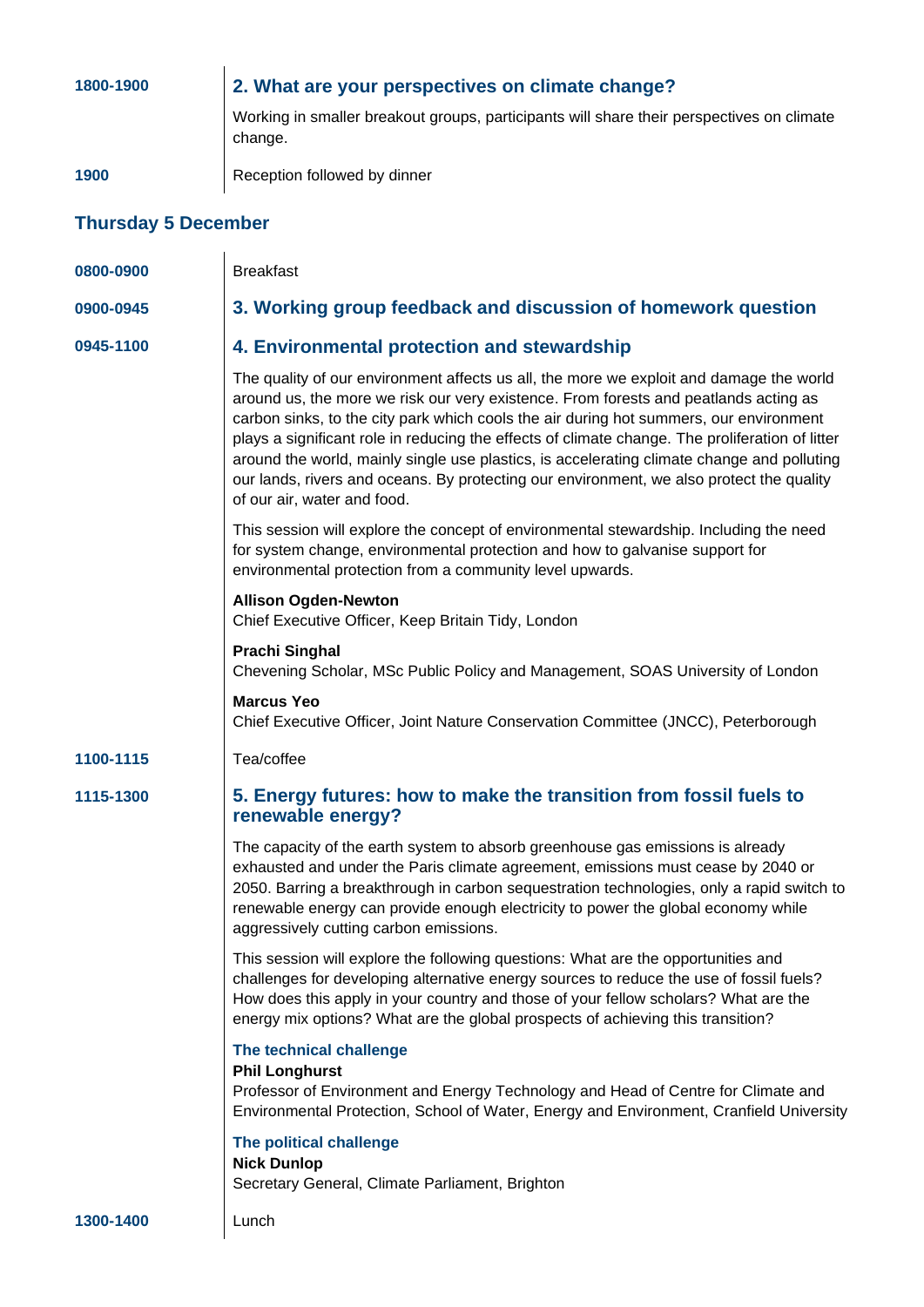| 1400-1445                | Optional garden tour: meet at reception                                                                                                                                                                                                                                                                                                                                                                                                                                                                                                                                                                                                                                                              |  |
|--------------------------|------------------------------------------------------------------------------------------------------------------------------------------------------------------------------------------------------------------------------------------------------------------------------------------------------------------------------------------------------------------------------------------------------------------------------------------------------------------------------------------------------------------------------------------------------------------------------------------------------------------------------------------------------------------------------------------------------|--|
| 1445-1500                | Facilitators briefing for world café, Library                                                                                                                                                                                                                                                                                                                                                                                                                                                                                                                                                                                                                                                        |  |
| 1500-1545                | 6. Greening the economy: how? I                                                                                                                                                                                                                                                                                                                                                                                                                                                                                                                                                                                                                                                                      |  |
|                          | This session will visit the following questions: What are the wider considerations of<br>reducing climate change and its impact across economies? Why does environmental<br>protection matter? How can we cut waste? What economic transformations will be<br>necessary to reach net-zero emissions and prepare to respond to climatic changes<br>effectively? What initiatives are being or should be pursued across the energy and<br>manufacturing industries, agriculture, transport and housing etc? What is needed to make<br>responses holistic? Where are the opportunities and challenges for transformative<br>change? How are consumers changing behaviour? Will these changes be enough? |  |
|                          | Anish Pradhan<br>Chevening Scholar, MSc Infrastructure Investment and Finance, University College<br>London (UCL)                                                                                                                                                                                                                                                                                                                                                                                                                                                                                                                                                                                    |  |
|                          | <b>Elizabeth Harnett</b><br>Lead, Future of Engagement, Oxford Sustainable Finance Programme, Smith School of<br>Enterprise and the Environment, University of Oxford                                                                                                                                                                                                                                                                                                                                                                                                                                                                                                                                |  |
|                          | <b>Ntinda Mvula</b><br>Chevening Scholar, MSc Renewable Energy Engineering, Heriot-Watt University,<br>Edinburgh                                                                                                                                                                                                                                                                                                                                                                                                                                                                                                                                                                                     |  |
| 1545-1615                | Tea/coffee                                                                                                                                                                                                                                                                                                                                                                                                                                                                                                                                                                                                                                                                                           |  |
| 1615-1730                | 7. World café: Greening the economy: how? II                                                                                                                                                                                                                                                                                                                                                                                                                                                                                                                                                                                                                                                         |  |
|                          | In smaller groups, participants will explore how their countries can green their economies<br>in order to attain the ambitious targets of the 2015 Paris Agreement.                                                                                                                                                                                                                                                                                                                                                                                                                                                                                                                                  |  |
| 1730-1830                | 8. World café feedback                                                                                                                                                                                                                                                                                                                                                                                                                                                                                                                                                                                                                                                                               |  |
| 1830-1845                | Session 11 facilitator briefing, Conference Room                                                                                                                                                                                                                                                                                                                                                                                                                                                                                                                                                                                                                                                     |  |
| 1900                     | Reception followed by dinner.                                                                                                                                                                                                                                                                                                                                                                                                                                                                                                                                                                                                                                                                        |  |
|                          | After dinner fireside chat about the Wiston Estate's Sustainability Plan, as a microcosm<br>example of sustainable economic planning.                                                                                                                                                                                                                                                                                                                                                                                                                                                                                                                                                                |  |
|                          | <b>Richard Goring</b><br>Wiston Estate Manager, Wiston                                                                                                                                                                                                                                                                                                                                                                                                                                                                                                                                                                                                                                               |  |
| <b>Friday 6 December</b> |                                                                                                                                                                                                                                                                                                                                                                                                                                                                                                                                                                                                                                                                                                      |  |

**0800-0900** Breakfast and checkout

### **0900-0930 9. Reflections**

Personal reflections on the discussion, and initial ideas about actions.

Participants will seek to answer the following questions: What has struck you most about the conversation so far? What needs to happen next? What action will you take? Who will you engage with, and on which issues? What is your plan?